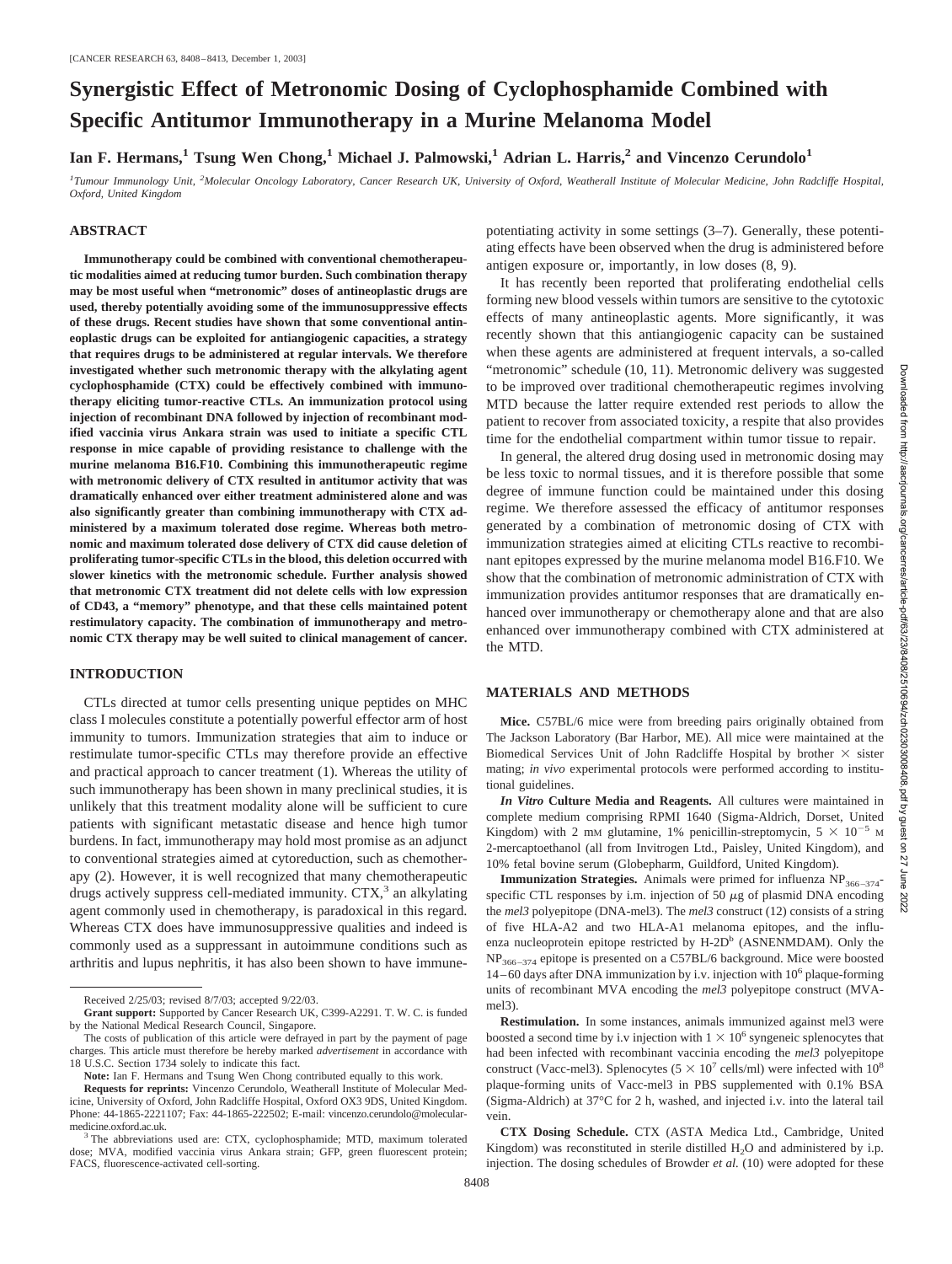studies. Thus metronomic dosing consisted of 175 mg/kg CTX injected every 6 days, and standard dosing consisted of a 21-day cycle of 150 mg/kg CTX administered every other day over 6 days (*i.e.,* three injections) followed by 15 days of rest.

**Tumor Immunity Assay.** One week after immunotherapy, groups of mice  $(n = 5)$  were challenged with B16.F10 melanoma cells (C57BL/6, H-2<sup>b</sup>) that had been modified to express the *mel3* polyepitope construct in combination with enhanced GFP from a bicistronic mRNA (pIRES2-EGFP vector; Clontech, Basingstoke, United Kingdom; Ref. 13). Challenge was with  $3 \times 10^5$ tumor cells injected s.c. into the left flank. Mice were monitored for tumor growth every 3–4 days, and tumor size for each group was calculated as the mean of the products of bisecting diameters  $(\pm SE)$ . Measurements were terminated for each group when the first animal developed a tumor in excess of 200 mm2 .

Monitoring CTL Responses with MHC Tetramers. Tetrameric H-2 D<sup>b</sup>/ NP366–374 peptide complexes were prepared as outlined in Altman *et al.* (14) and used to stain fresh peripheral blood lymphocytes isolated from the lateral tail vein. Approximately  $5 \times 10^5$  peripheral blood lymphocytes were suspended in 20  $\mu$ l of complete medium and incubated with 0.5  $\mu$ g of tetramer complexes at 37 $\rm{^{\circ}C}$  for 20 min. The cells were then incubated with anti-CD8 $\alpha$ and anti-CD43 (BD PharMingen, San Diego, CA) for 10 min at 4°C, washed twice with PBS, and resuspended in PBS for FACS analysis. Cells were analyzed with FACScan hardware and CellQuest software (BD Biosciences, Mountain View, CA). Blood was also collected to perform WBC counts so that total lymphocyte numbers per mm<sup>3</sup> of blood could be extrapolated. WBC counts were performed using a Micros60 blood counter (ABX-PARC Euromedecine, Montpellier, France).

**Statistical Analysis.** The statistical significance of differential findings between experimental groups was determined by Student's *t* test. Findings were regarded as significant if two-tailed  $P$  values were  $\leq 0.05$ .

## **RESULTS**

**Sequential Immunization of C57BL/6 Mice with DNA and Vaccinia Vectors Encoding a Tumor-Specific Antigen Can Elicit CTL Responses Capable of Resisting Tumor Challenge.** A murine model of melanoma expressing a unique CTL epitope was used to assess specific immune responses to tumors *in vivo*. It has previously been shown that an immunization strategy involving sequential injection of recombinant DNA and vaccinia vectors encoding a specific epitope can elicit powerful CTL-mediated immune responses (15–17). Immunization with vectors encoding the polyepitope construct *mel3* can be used to initiate CTL responses in both  $H-2<sup>b</sup>$  mice and  $HLA-$ A2-transgenic mice (12). In H-2<sup>b</sup> strains, such as C57BL/6, CTL responses are induced solely to the D<sup>b</sup>-restricted influenza nucleoprotein epitope (NP<sub>366–374</sub>). We therefore assessed the efficacy of sequential immunization with DNA and vaccinia (MVA; Ref. 18) vectors encoding mel3 to induce NP<sub>366-374</sub>-specific responses capable of resisting challenge with B16 melanoma cells also modified to express *mel3*. DNA (DNA-mel3) was injected i.m. to prime  $NP<sub>366–374</sub>$ specific CTLs, and then these responses were boosted several days later by i.v. injection of recombinant MVA (MVA-mel3). Proliferation of specific CTLs was monitored in the blood using H-2 Db/  $NP<sub>366–374</sub>$  tetramers and FACS analysis. In a typical experiment shown in Fig. 1*A*, DNA-mel3 alone induced activation and proliferation of  $NP<sub>366–374</sub>$ -specific CTLs such that by day 13 after injection, the tetramer-positive population represented an average of  $1.5 \pm 0.21\%$  of circulating CD8<sup>+</sup> lymphocytes ( $n = 5$ ). When MVA-mel3 was injected i.v. 14 days after DNA immunization, the  $NP<sub>366–374</sub>$ -specific cells were effectively boosted, proliferating to an average of 25.6  $\pm$  4.5% of CD8<sup>+</sup> lymphocytes 7 days later. For the tumor challenge experiment shown in Fig. 1*B*, B16-mel3 melanoma cells were injected s.c. 7 days after MVA-mel3 boost. These cells had been transfected with the *mel3* polyepitope construct together with a GFP sequence to monitor antigen expression. Antitumor responses were observed in all immunized animals, with engraftment and



Days after tumor challenge

Fig. 1. Sequential immunization with recombinant vectors encoding a tumor-specific antigen induces resistance to tumor challenge. CTL responses in C57BL/6 mice were primed by i.m. injection of DNA-mel3 and then boosted by i.v. injection with MVA-mel3 14 days later. *A,* representative FACS plots showing expansion of a population of Flu-NP<sub>366–374</sub>/D<sup>b</sup> tetramer<sup>+</sup> CD8<sup>+</sup> cells in the blood in response to this immunization regime are presented. Percentages of cells in the upper quadrants are indicated. *B,* immunized animals were challenged with  $3 \times 10^5$  B16-mel3 cells 7 days after MVA boost, and tumor progression was compared with growth observed in unimmunized animals. Mean tumor size per group ( $n = 5$ )  $\pm$  SE is shown.

growth of the administered tumors retarded by 9 days relative to growth in control animals (Fig. 1*B*). Analysis of GFP expression in tumors that eventually developed in the immunized animals indicated selective loss of antigen expression (data not shown). These data indicate that this immunization strategy can induce stimulation of significant antitumor responses, but immunological escape occurs by antigen loss.

**Metronomic Dosing with CTX Enhances Antitumor Effects of CTL-Mediated Immunity Induced with Recombinant Vectors.** The immunotherapy model described above was used to investigate the feasibility of combining CTX treatment with antitumor immunotherapy (Fig. 2*A*). CTX treatments commenced 10 days after tumor challenge. CTX treatment alone, whether delivered as MTD or metronomic schedule, induced antitumor activity resulting in retarded tumor growth relative to untreated controls. Measurements were terminated for each group when the first animal developed a tumor in excess of 200 mm<sup>2</sup>. Thus, whereas measurements were terminated for the untreated group at day 21 after challenge, animals undergoing the MTD regime survived until day 34 after tumor challenge, and animals receiving the metronomic schedule survived until day 42 after challenge. Significantly, the combination of immunotherapy and metronomic dosing of CTX was the most successful of all of the treatment regimes. The first animal in this group bearing a tumor in excess of 200 mm2 was sacrificed at 81 days after challenge (*versus* 48 days in the immunotherapy/MTD group). Two of five animals were still tumor free at this point, and they remained tumor free in excess of 100 days after challenge in the absence of further CTX treatment, until they too succumbed to tumor. In contrast, all animals in the other groups were bearing tumors at the time measurements were terminated and animals were sacrificed. It is noteworthy that by day 40 after tumor challenge, when all of the CTX treatment groups had received approximately the same overall CTX dose regardless of administration schedule (875 mg/kg for the metronomic group; 900 mg/kg for the MTD group), the combined immunotherapy and metronomic CTX treatment group already had a significantly lower tumor burden than the other groups (mean tumor size for metronomic CTX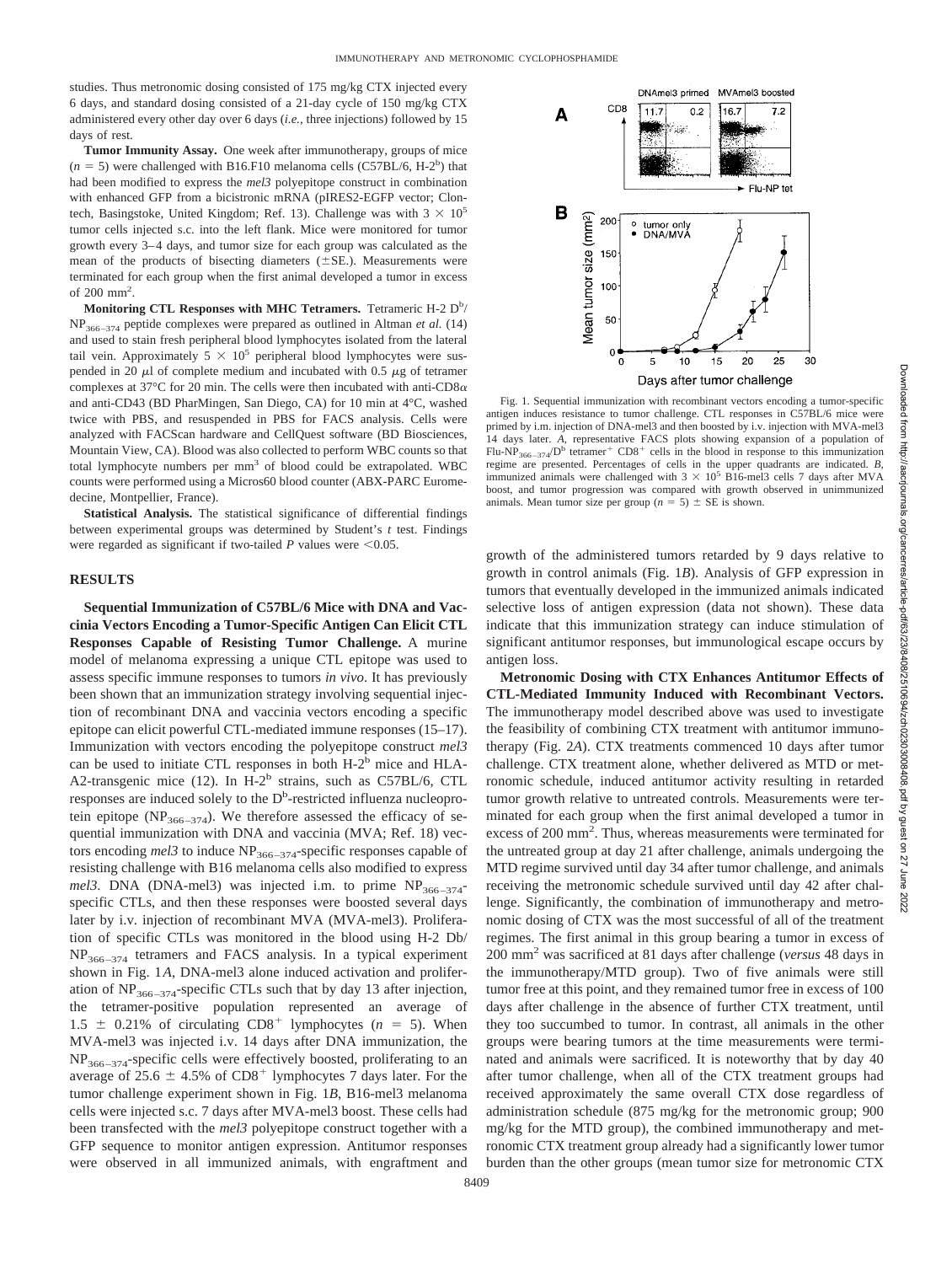

Fig. 2. Combining immunotherapy with metronomic dosing of CTX provides prolonged resistance to tumor challenge. *A,* progression of B16-mel3 tumors was monitored in animals that were subjected to one of the following treatment schedules: no treatment (O); immunization before challenge as outlined in the Fig. 1 legend (.); treatment with CTX administered as MTD (repeated cycles of 150 mg/kg every other day for 6 days followed by 15 days of rest; netronomic treatment with CTX (175 mg/kg every 6 days;  $\bullet$ ); a combination of prior immunization and CTX by MTD ( $\triangle$ ); or a combination of prior immunization and metronomic CTX ( $\diamond$ ). *Arrows* indicate CTX dosing; CTX treatments commenced on day 10 after tumor challenge. Mean tumor size per group ( $n = 5$ )  $\pm$  SE is shown. *B*, blood was taken from immunized animals 2 days before tumor challenge and 15 and 28 days after challenge to examine the effects of CTX treatment on levels of Flu-NP<sub>366–374</sub>-specific CTLs, as measured by FACS analysis with Flu-NP<sub>366–374</sub>/D<sup>b</sup> tetramers. Representative FACS plots are shown, and percentages of cells in the upper quadrants are indicated. *C*, a repeat of the experiment shown in *A* without groups treated with CTX by MTD, and with metronomic CTX treatment initiated on the day of tumor challenge.

and immunotherapy =  $3 \pm 2$  mm<sup>2</sup>, *versus*  $34 \pm 17$  mm<sup>2</sup> for MTD CTX and immunotherapy). These data suggest a synergistic antitumor response when metronomic delivery of CTX was combined with immunotherapy.

**Effects of CTX on Lymphocyte Numbers in Blood.** Analysis of WBC counts from animals involved in the above experiment at day 40 after tumor challenge indicated that all of the groups treated with CTX underwent cytopenia, although there were no significant differences in cell counts between the drug treatment regimes (average for CTXtreated groups =  $1.5 \times 10^3$  cells/mm<sup>3</sup> blood, *versus*  $10.3 \times 10^3$ cells/mm3 blood for control animals). However, FACS analysis of blood at different time points over the experiment indicated that there were differences in the kinetic profiles of lymphocytopenia induced by the different drug administration regimes (Fig. 2*B*; Table 1). Both

strategies resulted initially in a reduction of  $CD8<sup>-</sup>$  cells in preference to  $CD8<sup>+</sup>$  cells, as indicated by a higher proportion of  $CD8<sup>+</sup>$  cells at day 15 after challenge. However, significantly, the metronomic CTX treatment resulted in retention of a higher proportion of  $NP<sub>366–374</sub>$ specific lymphocytes in the blood (2.8  $\pm$  0.4%) than that seen in animals receiving CTX at MTD (0.9  $\pm$  0.1%), although for both treatment groups, the proportion of specific CTLs as a percentage of  $CD8<sup>+</sup>$ cells was considerably reduced relative to the immunized animals not receiving CTX. Thus, whereas the CTX treatment selectively reduced the numbers of tumor-specific CTLs, presumably by targeting proliferating cells, this effect was lower in animals undergoing metronomic treatment. This observation was most likely due to the lower overall dose of CTX that these animals had received by day 15 (a total of 175 mg/kg for the metronomic group *versus* 450 mg/kg for the

|  |  |  |  |  |  |  | Table 1 FACS analysis of groups of animals treated with immunotherapy and CTX <sup>a</sup> |  |  |
|--|--|--|--|--|--|--|--------------------------------------------------------------------------------------------|--|--|
|--|--|--|--|--|--|--|--------------------------------------------------------------------------------------------|--|--|

|                              | $CD8+$ Flu-NP tet <sup>+</sup> | $CD8+$ Flu-NP tet | $CD8$ <sup>-</sup> Flu-NP tet <sup>-</sup> |  |
|------------------------------|--------------------------------|-------------------|--------------------------------------------|--|
| Day $-2$                     |                                |                   |                                            |  |
| DNA/MVA                      | $3.9 \pm 1.1$                  | $10.7 \pm 0.6$    | $85.4 \pm 1.5$                             |  |
| $DNA/MVA + CTX$ (metronomic) | $3.1 \pm 1.0$                  | $9.3 \pm 1.2$     | $87.6 \pm 0.9$                             |  |
| $DNA/MVA + CTX (MTD)$        | $3.3 \pm 0.7$                  | $11.6 \pm 1.3$    | $85.1 \pm 0.8$                             |  |
| Day 15                       |                                |                   |                                            |  |
| DNA/MVA                      | $2.8 \pm 0.4$                  | $8.4 \pm 0.3$     | $88.7 \pm 0.7$                             |  |
| $DNA/MVA + CTX$ (metronomic) | $2.8 \pm 0.6$                  | $27.7 \pm 1.6$    | $69.5 \pm 1.0$                             |  |
| $DNA/MVA + CTX (MTD)$        | $0.9 \pm 0.1$                  | $34.8 \pm 1.6$    | $64.2 \pm 1.5$                             |  |
| Day 28                       |                                |                   |                                            |  |
| <b>DNA/MVA</b>               | $1.8 \pm 0.5$                  | $11.1 \pm 0.9$    | $87.0 \pm 1.0$                             |  |
| $DNA/MVA + CTX$ (metronomic) | $0.7 \pm 0.2$                  | $25.7 \pm 1.8$    | $73.6 \pm 1.7$                             |  |
| $DNAMVA + CTX (MTD)$         | $0.2 \pm 0.1$                  | $2.7 \pm 0.4$     | $97.1 \pm 0.4$                             |  |
|                              |                                |                   |                                            |  |

*a* Data were taken from groups of animals in the experiment in Fig. 2, *A* and *B*, showing mean percentage of lymphocytes with the indicated phenotype  $\pm$  SE.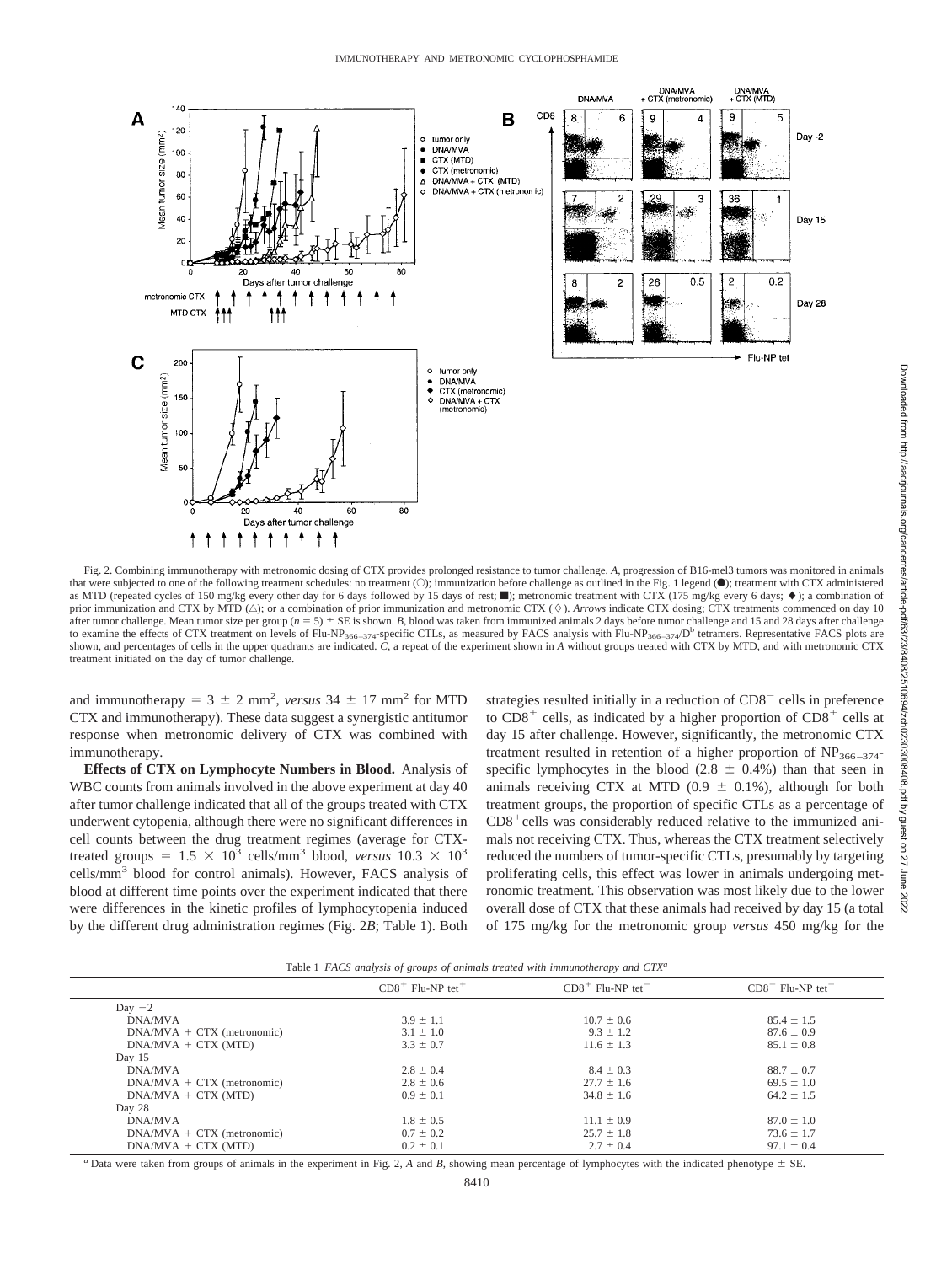

Fig. 3. Activated CTLs with a CD43 low phenotype are resistant to metronomic CTX-mediated deletion and retain potent restimulatory capacity. *A,* CTL responses were initiated by immunization as described in the Fig. 1 legend, and then blood was taken for FACS analysis on the indicated days. Percentages of cells in the upper quadrants are indicated. CD43 expression was assessed on gated CD8<sup>+</sup> Flu-NP<sub>366–374</sub>/D<sup>b</sup> tetramer<sup>+</sup> cells. *B*, CTL responses were monitored in the blood of immunized animals after metronomic CTX treatment initiated on the days indicated. The schedule of CTX administration is indicated with *arrows*. The total number of CD8<sup>+</sup> Flu-NP<sub>366–374</sub>/D<sup>b</sup> tetramer<sup>+</sup> cells/mm<sup>3</sup> blood was extrapolated from FACS data combined with lymphocyte counts determined using a Micro60 blood counter. Data are presented as mean number of  $CD8^+$  Flu-NP<sub>366–374</sub>/D<sup>b</sup> tetramer<sup>+</sup> cells/treatment group ( $n = 5$ )  $\pm$  SE. *C*, each of the treatment groups in *B* was injected with Vacc-mel3-infected syngeneic splenocytes to restimulate Flu-NP<sub>366–374</sub>-specifc CTLs (day 21, *top panel*; day 106, *bottom panel*). The mean number of CD8<sup>+</sup> Flu-NP<sub>366–374</sub>/D<sup>b</sup> tetramer<sup>+</sup> cells in the blood per group before injection (*pre-*) and 7 days after injection (*post-*) is shown.

MTD group). Therefore, a significantly larger potentially tumorreactive CTL pool was retained in the blood of animals receiving metronomic treatment in the first few days after treatment was commenced. By day 28, the number of  $NP_{366-374}$ -specific CD8<sup>+</sup> cells in both CTX-treated groups was at the lower level of detection. Notably, the higher doses of CTX resulted in a more profound reduction in all  $CD8<sup>+</sup>$  cells by this later period, which was not observed in the metronomic treatment group. These data suggest that by avoiding some of the cytotoxicity associated with the MTD schedule, the metronomic schedule permits a longer period of CTL activity and hence provides a more efficacious combination with immunotherapy.

**Effects of Timing of CTX Therapy on Antitumor Response.** For the above experiment, CTX treatment (by either dosing regime) was initiated 10 days after tumor challenge, which was 17 days after MVA boost. Interestingly, when metronomic therapy was initiated on the day of tumor challenge (Fig. 2*C*), the combination therapy was not as potent as in the earlier experiment, although the combination therapy was still greatly enhanced over the other treatment groups. In this experiment, the metronomic therapy had been initiated at a time when the CTL proliferation was likely to be peaking after MVA boost.<sup>4</sup> Thus, these results imply that the toxicity associated with CTX treatment, even at the metronomic doses used, still has detrimental activity on proliferating CTLs, thereby weakening the antitumor responses. Therefore, whereas the combination of immunotherapy and metronomic dosing of CTX provides a powerful treatment strategy, prudent timing of chemotherapy relative to immunotherapy may be required to provide the most effective response.

**Metronomic Dosing with CTX Reduces Numbers of Proliferating "Effector" CTLs but Spares CTLs with Restimulatory Capacity.** The effect of metronomic delivery of CTX on CTL proliferation and restimulatory capacity was studied in the context of immunization with recombinant *mel3* vectors as outlined for the experiments above, but without subsequent tumor challenge. Two cohorts of animals were examined; one that had been recently immunized, and another that had been immunized 3 months previously. Phenotypic analysis indicated that CTLs in the recently immunized (7 days after boost) expressed high levels of CD43, a phenotype associated with CD8<sup>+</sup> T cell "effector phase" (Fig. 3A, top panel; Ref. 19). In contrast, analysis of CTLs in animals immunized 3 months previously showed low levels of CD43 expression, a phenotype that has been associated with CD8<sup>+</sup> T-cell memory (Fig. 3A, bottom panel).

CTX was administered to these animals by metronomic schedule at different times relative to MVA-mel3 boost to observe the effect of timing of CTX treatment on numbers of  $NP<sub>366-374</sub>$ -specific cells detected in the blood. For these analyses, total numbers of  $NP_{366-374}$ specific cells in the blood were extrapolated from WBCs counts, thereby taking into account the general reduction in numbers of WBCs observed in CTX-treated animals. The effect of CTX on  $NP<sub>366–374</sub>$ -specific responses was found to be dependent on the timing of initiation of drug treatment (Fig. 3*B, top panel*). Thus, when CTX treatment was initiated on the same day as MVA boost, CTL proliferation was significantly impaired relative to immunized animals that did not receive CTX ( $P = 0.043$ , Student's *t* test), with total numbers of CTLs at day 7 after boost reduced by 90%. Delaying drug treatment an additional 7 days permitted initial CTL proliferation. However, these recently stimulated cells were also susceptible to CTX treatment, and numbers were rapidly reduced after drug treatment was initiated. Within 3 days of CTX treatment, the numbers of specific CTLs were reduced by 92% relative to immunized animals that did not receive CTX. In contrast, when CTX was given to animals that had been primed and boosted 3 months previously, the levels of  $NP<sub>366–374</sub>$ -specific CTLs in the blood were not affected by drug treatment (Fig. 3*B, bottom panel*).

<sup>4</sup> M. J. Palmowski, unpublished observations. **Example 2018** Potent *in vivo* re-stimulatory capacity is a hallmark of T-cell mem-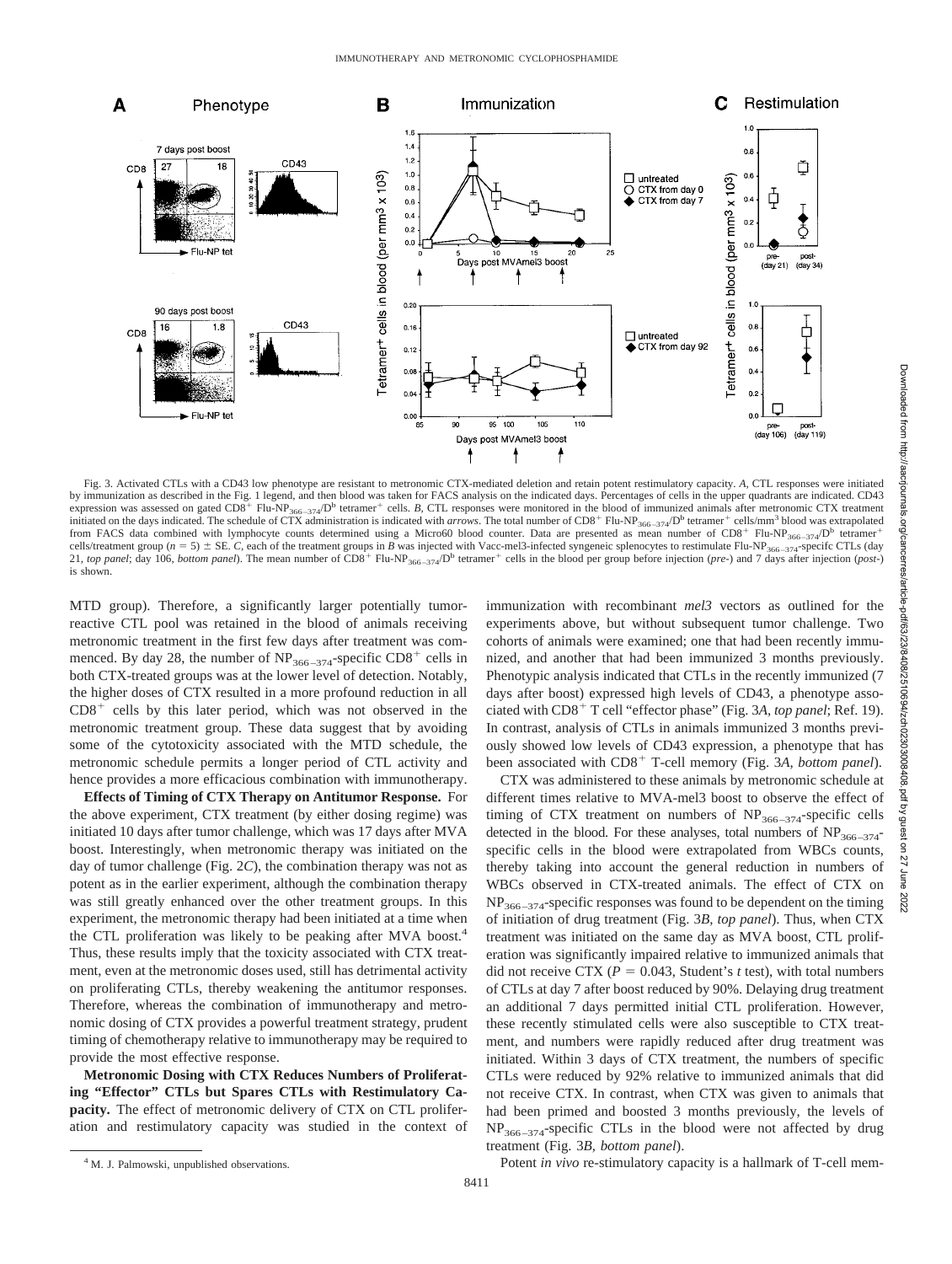ory. To further investigate whether metronomic CTX treatment spares cells with a memory phenotype, each of the groups of animals above was subjected to a boosting regime involving i.v. injection with syngeneic splenocytes that had been infected *ex vivo* with the recombinant vaccinia virus Vacc-mel3. This strategy was used because the previous MVA infection would have generated antibodies capable of neutralizing a second vaccinia virus infection. By administering splenocytes that had been infected *ex vivo*, these neutralizing antibodies could be avoided temporarily, permitting presentation of the  $NP<sub>366–374</sub>$  peptide and hence allowing expansion of  $NP<sub>366–374</sub> CTLs.$ CTX treatment was terminated 6 days before injection of infected splenocytes. Increases in numbers of  $NP<sub>366–374</sub>$ -specific CTLs after injection of mel3 vaccinia-infected splenocytes were observed in all animals, although this expansion was not statistically significant in animals that had received CTX during or soon after MVA boost (day 0 or day 7 after boost; Fig. 3*C, top panel*). In contrast, significant increases in  $NP<sub>366–374</sub>$ -specific CTLs were observed in those animals that were boosted  $>90$  days previously ( $P = 0.036$ ; Fig. 3*C, bottom panel*), with boosting responses similar to those of control groups that were not treated with CTX ( $P < 0.05$ ). These data demonstrate that CTX treatment causes a reduction in the numbers of proliferating CTLs but does spare a cohort of cells with restimulatory capacity.

## **DISCUSSION**

Bolus administration of chemotherapeutic drugs at the MTD is known to be associated with considerable toxicity and discomfort to cancer patients. In light of recent studies describing the potent antiangiogenic capacity of drug administered in a metronomic fashion (10, 11), it is likely that metronomic dose regimes will find favor in the clinical setting. The study presented here highlights another important advantage of metronomic drug treatment, namely that the lowered associated toxicity permits a degree of immune function and hence the potential to combine drug treatment with immunotherapy. Specifically, we have shown that metronomic dosing of CTX combines very effectively with antitumor immunotherapy administered by injection of recombinant vectors encoding a tumor-specific antigen. These therapeutic combinations could potentially be applied to a variety of neoplasms for which tumor antigens have been defined.

The balance between CTX-induced cytotoxicity on the one hand and induction of effective immunity on the other is particularly fine. Whereas metronomic administration of CTX caused significant reduction in CTL numbers in the blood immediately after initiation of drug treatment, the combination therapy was still dramatically enhanced over either treatment alone. Significantly, the combination of metronomic CTX and prime boost-mediated immunity was more potent than combination therapy using MTD of the drug. This result highlights the importance of reducing CTX-induced cytotoxicity directed at the immune effector cells. Supporting this suggestion, FACS analysis indicated that more CTLs persist in the blood of animals receiving the metronomic treatment compared with animals receiving the MTD. Interestingly, where metronomic dosing was used on immunized animals without tumor challenge, the CTLs appear to succumb to the CTX more rapidly (compare Fig. 2*B, middle column*, CTX from day 10 and Fig. 3*B, top panel,* CTX from day 7). It is possible, therefore, that the presence of tumor may provide some CTL restimulation, thereby sustaining numbers in the blood for a longer period. Despite the detrimental effect of CTX on numbers of CTLs, the combined antitumor activity of CTLs and CTX was significant, implying that sufficient CTLs survive to have impact. It should be pointed out that for purposes of tracking immune responses over time, all CTL analyses were performed by monitoring the blood. Homing of lymphocytes in the presence of CTX was not addressed in these studies, and it remains possible therefore that redistribution of CTLs could account for some of the observed changes in CTL frequencies in the blood.

It is not yet clear whether the antiangiogenic environment created by the metronomic scheduling of CTX has any potentiating role with respect to CTL function. We are currently investigating this possibility using antiangiogenic agents that, unlike CTX, have no direct cytotoxic activity on the tumor cells. It is likely that the efficacy of the combination therapy is a result of efficient CTL-mediated cytolysis in the first instance, which effectively reduces the tumor burden on which the drug must act. Thus, whereas loss of antigen after immunotherapy alone results in unimpeded tumor growth, sustained CTX treatment is able to keep growth of the antigen-loss variants in check for a considerably enhanced period. Alternatively, the CTX treatment, whether by minimizing angiogenesis or by acting on the tumor cells directly, may be preferentially removing proliferating tumor cells. The remaining cells, with a slower proliferative capacity, may take more time to provide antigen-loss variants that can avoid CTL-mediated deletion. Interestingly, the  $CD8<sup>+</sup>$  fraction of lymphocytes seemed to be more resistant to the cytotoxic effects of CTX than the CD8<sup>-</sup> cells. This trend was more pronounced under the metronomic regime than the treatment with MTD. It is possible that this  $CD8<sup>+</sup>$  fraction contains CTLs specific to tumor-specific antigens other than  $NP<sub>366–374</sub>$  that contribute to the overall antitumor immune response, perhaps through epitope spreading. Additionally, the CD8<sup>-</sup> population prone to CTX-mediated cytolysis may include regulatory T cells such as the  $CD4+CD25+$  population shown to suppress antitumor activity in other studies (20, 21). Indeed, removal of a suppressor population has been proposed as one of the mechanisms providing the previously reported immune potentiating effects of doses of CTX before immunotherapy (22). Yet another possible explanation for the synergy between metronomic CTX and specific antitumor immunotherapy could be drug-mediated increases in tumor immunogenicity (23, 24) or CTX-induced alterations within the tumor stroma (25).

The doses of CTX used in this study were taken directly from the report of Browder *et al.* (10), in which the antiangiogenic property of metronomic low-dose CTX therapy was first reported. These experiments were also performed on C57BL/6 mice, with the metronomic dose provided as approximately one-third of the MTD. It should be noted that some weight loss and discomfort were observed in animals that were subjected to metronomic dosing for periods in excess of 90 days. Thus it may still be desirable to lower the dose even further. A recent report has shown that CTX can be administered constantly in drinking water, effectively lowering CTX dose while sustaining antiangiogenic capacity (26). It is likely that such a strategy would result in less immune suppression and less associated morbidity.

The effect of CTX on numbers of CTLs in the blood appears to be dependent on the phenotype of these antigen-experienced cells. Whereas even the metronomic schedule induces a rapid reduction in numbers of recently activated cells, this reduction is avoided if drug administration is delayed for a period of months after MVA boost, by which time the majority of activated lymphocytes had reverted to a CD43 low phenotype. This phenotype has been described by Harrington *et al.* (19) to be a memory phenotype. Our experiments show that these cells retain a significant restimulatory capacity, a hallmark of memory, regardless of whether they had been exposed to CTX or not (Fig. 3*C*). CTX is a well-recognized alkylating agent, with its activity directed at the DNA of dividing cells. It is not surprising, therefore, that CTLs in a proliferating effector phase fall prone to the activity of this drug, whereas cells activated months earlier, and approaching quiescence, do not.

It should be possible to exploit this knowledge in the design of combination treatment schedules. Where primary treatment either Downloaded

lutp